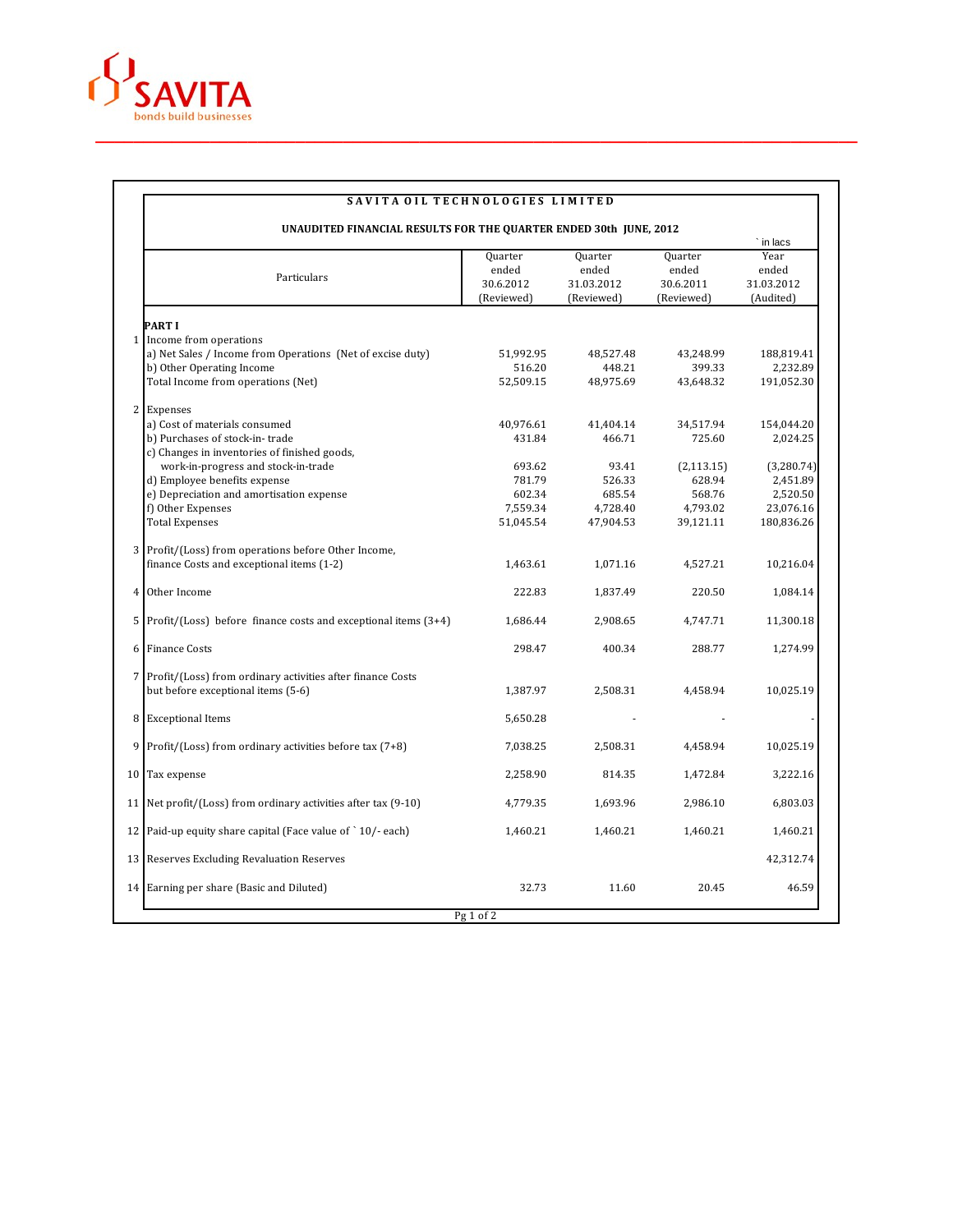|         |                                                                                                                                                                                                                                                              | SAVITA OIL TECHNOLOGIES LIMITED             |                                              |                                             |                                          |  |  |  |
|---------|--------------------------------------------------------------------------------------------------------------------------------------------------------------------------------------------------------------------------------------------------------------|---------------------------------------------|----------------------------------------------|---------------------------------------------|------------------------------------------|--|--|--|
|         |                                                                                                                                                                                                                                                              |                                             |                                              |                                             | in lacs                                  |  |  |  |
|         | Particulars                                                                                                                                                                                                                                                  | Quarter<br>ended<br>30.6.2012<br>(Reviewed) | Quarter<br>ended<br>31.03.2012<br>(Reviewed) | Quarter<br>ended<br>30.6.2011<br>(Reviewed) | Year<br>ended<br>31.03.2012<br>(Audited) |  |  |  |
|         | <b>PART II</b>                                                                                                                                                                                                                                               |                                             |                                              |                                             |                                          |  |  |  |
|         | A Particulars of Shareholding                                                                                                                                                                                                                                |                                             |                                              |                                             |                                          |  |  |  |
|         | 1 Public Shareholding                                                                                                                                                                                                                                        |                                             |                                              |                                             |                                          |  |  |  |
|         | Number of Shares                                                                                                                                                                                                                                             | 4,152,570                                   | 4,152,570                                    | 4,150,071                                   | 4,152,570                                |  |  |  |
|         | Percentage of Shareholding                                                                                                                                                                                                                                   | 28.44                                       | 28.44                                        | 28.42                                       | 28.44                                    |  |  |  |
|         | 2 Promoters and promoter Group Shareholding<br>(a) Pledged / Encumbered                                                                                                                                                                                      |                                             |                                              |                                             |                                          |  |  |  |
|         | Number of Shares                                                                                                                                                                                                                                             | Nil                                         | Nil                                          | Nil                                         | Nil                                      |  |  |  |
|         |                                                                                                                                                                                                                                                              |                                             |                                              |                                             |                                          |  |  |  |
|         | (b) Non-encumbered                                                                                                                                                                                                                                           |                                             |                                              |                                             |                                          |  |  |  |
|         | Number of Shares                                                                                                                                                                                                                                             | 10,449,513                                  | 10,449,513                                   | 10,452,012                                  | 10,449,513                               |  |  |  |
|         | Percentage of shares (as a % of the total                                                                                                                                                                                                                    | 100.00                                      | 100.00                                       | 100.00                                      | 100.00                                   |  |  |  |
|         | shareholding of promoter and promoter group)                                                                                                                                                                                                                 |                                             |                                              |                                             |                                          |  |  |  |
|         | Percentage of shares (as a % of the total                                                                                                                                                                                                                    | 71.56                                       | 71.56                                        | 71.58                                       | 71.56                                    |  |  |  |
|         | share capital of the Company)                                                                                                                                                                                                                                |                                             |                                              |                                             |                                          |  |  |  |
|         | Particulars<br>Quarter ended 30.6.2012                                                                                                                                                                                                                       |                                             |                                              |                                             |                                          |  |  |  |
|         | <b>Blinvestor Complaints</b>                                                                                                                                                                                                                                 |                                             |                                              |                                             |                                          |  |  |  |
|         | Pending at the beginning of the quarter                                                                                                                                                                                                                      | Nil                                         |                                              |                                             |                                          |  |  |  |
|         | Received during the quarter                                                                                                                                                                                                                                  | $\overline{c}$                              |                                              |                                             |                                          |  |  |  |
|         | Disposed off during the quarter                                                                                                                                                                                                                              | $\mathbf{1}$                                |                                              |                                             |                                          |  |  |  |
|         | Remaining unresolved at the end of the quarter                                                                                                                                                                                                               | $\mathbf{1}$                                |                                              |                                             |                                          |  |  |  |
| NOTES:  |                                                                                                                                                                                                                                                              |                                             |                                              |                                             |                                          |  |  |  |
|         | 1 Previous quarter's / year's figures have been regrouped / rearranged wherever necessary to conform to those of current quarter/year<br>classification.                                                                                                     |                                             |                                              |                                             |                                          |  |  |  |
|         | 2 Loss on account of foreign exchange fluctuation amounting to `3413.52 lacs has been recognised in the statement of profit and loss<br>for the quarter ended 30th June, 2012 in accordance with the accounting policy consistently followed by the company. |                                             |                                              |                                             |                                          |  |  |  |
|         | 3 Exceptional Income represents compensation received on termination of technical collaboration agreement for Idemitsu branded products,<br>the sale of which contributed less than 2% of the total sales volume in the preceeding financial year.           |                                             |                                              |                                             |                                          |  |  |  |
|         | 4 The statutory auditors have carried out a limited review of the financial result for the quarter ended 30th June, 2012.                                                                                                                                    |                                             |                                              |                                             |                                          |  |  |  |
|         | 5 The above unaudited financial results (provisional) were reviewed by the Audit Committee and taken on record by the<br>Board of Directors at their meeting held on Saturday, 21st July, 2012.                                                              |                                             |                                              |                                             |                                          |  |  |  |
|         |                                                                                                                                                                                                                                                              |                                             |                                              | For Savita Oil Technologies Limited         |                                          |  |  |  |
| Mumbai, |                                                                                                                                                                                                                                                              |                                             |                                              | G. N. Mehra                                 |                                          |  |  |  |
|         | 21st July, 2012                                                                                                                                                                                                                                              |                                             |                                              | Chairman and Managing Director              |                                          |  |  |  |
|         |                                                                                                                                                                                                                                                              | $Pg2$ of $2$                                |                                              |                                             |                                          |  |  |  |